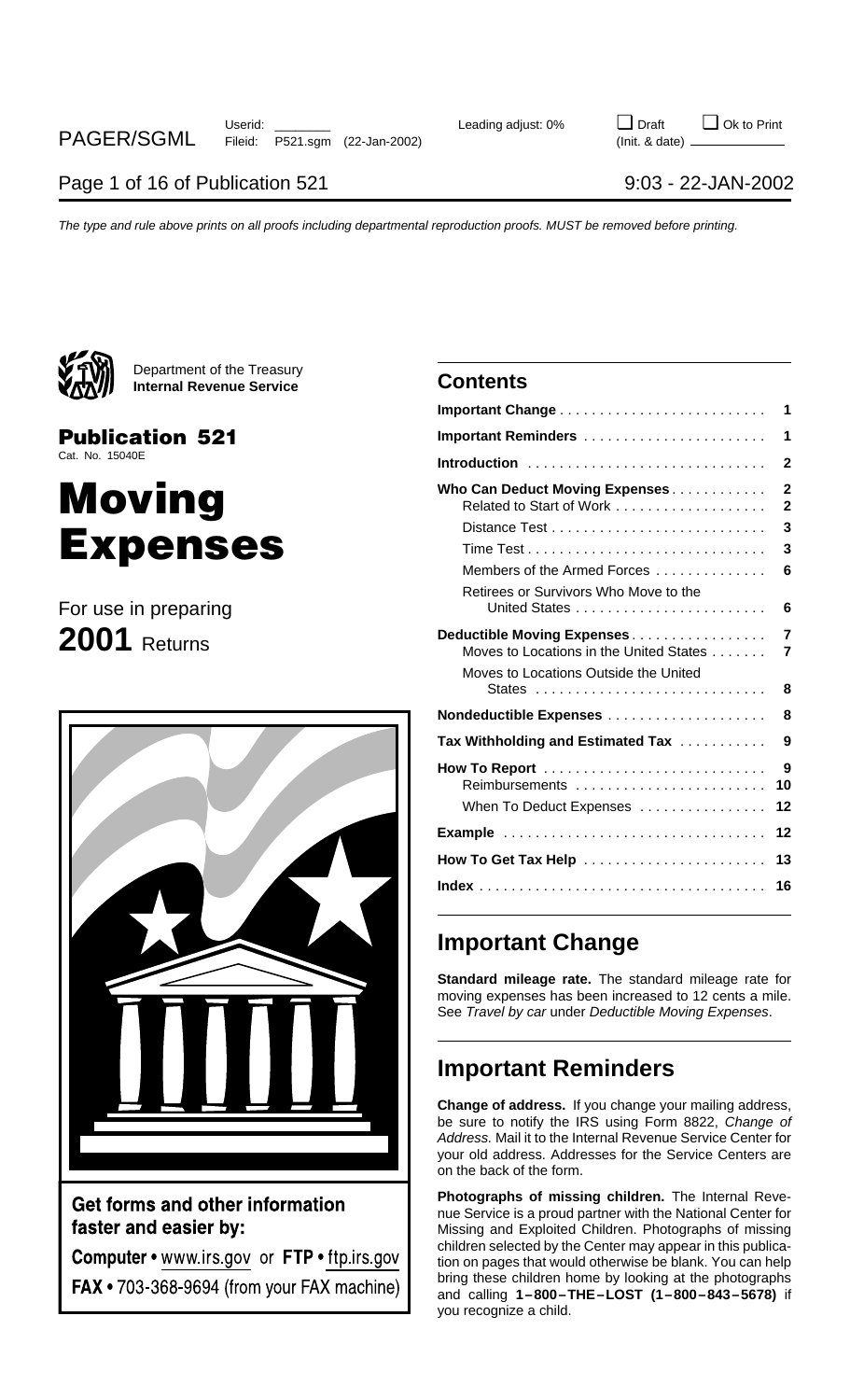This publication explains the deduction of certain ex- **Moving Expenses** penses of moving to a new home because you changed<br>job locations or started a new job. It includes the following<br>topics.<br>move is closely related to the start of work. You also must<br>meet the distance test and the time test.

- 
- 
- What moving expenses are not deductible. ing expenses.
- 
- 

An example, including a filled-in Form 3903, Moving Ex-<br>place, to the start of work at your new job location.<br>penses, is shown near the end of the publication.

whether you are self-employed or an employee. Your ex-<br>penses incurred within 1 year from the date you first<br>penses generally must be related to starting work at your<br>new job location. However, certain retirees and survivo

**Comments and suggestions.** We welcome your com- the move within that time. ments about this publication and your suggestions for<br>future editions.<br>you started work at a new location. You delayed the move

We respond to many letters by telephone. Therefore, it 2) You will spend less time or money commuting from would be helpful if you would include your daytime phone your new home to your new job location. number, including the area code, in your correspondence.

## **Form (and Instructions) new job location.**

forms listed. or Survivors Who Move to the United States, later.

# **Introduction Introduction Introduction**

• Who can deduct moving expenses. The same are discussed later. After you have read the time and • What moving expenses are deductible.  $\blacksquare$  and  $\blacksquare$  and  $\blacksquare$  what moving expenses are deductible.  $\blacksquare$  you decide if your move qualifies for deducting your mov-

## • Tax withholding and estimated tax. **Related to Start of Work** • How to report moving expenses.

You may qualify for the moving expense deduction **Closely related in time.** You can generally consider mov-<br>Nether you are self-employed or an employee Your ex- ing expenses incurred within 1 year from the date you first

you can show that circumstances existed that prevented

You can e-mail us while visiting our web site at<br>www.irs.gov.<br>You can deduct your allowable moving expenses.<br>You can deduct your allowable moving expenses.

You can write to us at the following address: **Closely related in place.** You can generally consider your move closely related in place to the start of work if the Internal Revenue Service<br>
Technical Publications Branch<br>
Technical Publications Branch<br>
Technical Publications Branch<br>
Technical Publications Branch<br>
Technical Publications Branch<br>
Technical Publications Branch<br>
Technical more than the distance from your former home to the new W:CAR:MP:FP:P interest of the state of policies in the job location. A move that does not meet this requirement 1111 Constitution Ave. NW **now that:** may qualify if you can show that:

- Washington, DC 20224 1) You are required to live at that home as a condition of your employment, or
	-

**Home defined.** Your **home** means your main home **Useful Items Useful Items** (residence). It can be a house, apartment, condominium,<br>
houseboat, house trailer, or similar dwelling. It does not house trailer, house trailer, or similar discussions, the set of the manner, or similar discussions of You may want to see: include other homes owned or kept up by you or members of your family. It also does not include a seasonal home, **Publication** such as a summer beach cottage. Your **former home** ❏ **523** Selling Your Home means your home before you left for your new job location. Your **new home** means your home within the area of your

❏ **3903** Moving Expenses **Retirees or survivors.** You may be able to deduct the expenses of moving to the United States or its possessions ❏ **<sup>8822</sup>** Change of Address even if the move is not related to the start of work at a new See How To Get Tax Help, near the end of this publica-<br>job location. You must have worked outside the United the United tion, for information about getting the publication and the States or be a survivor of someone who did. See Retirees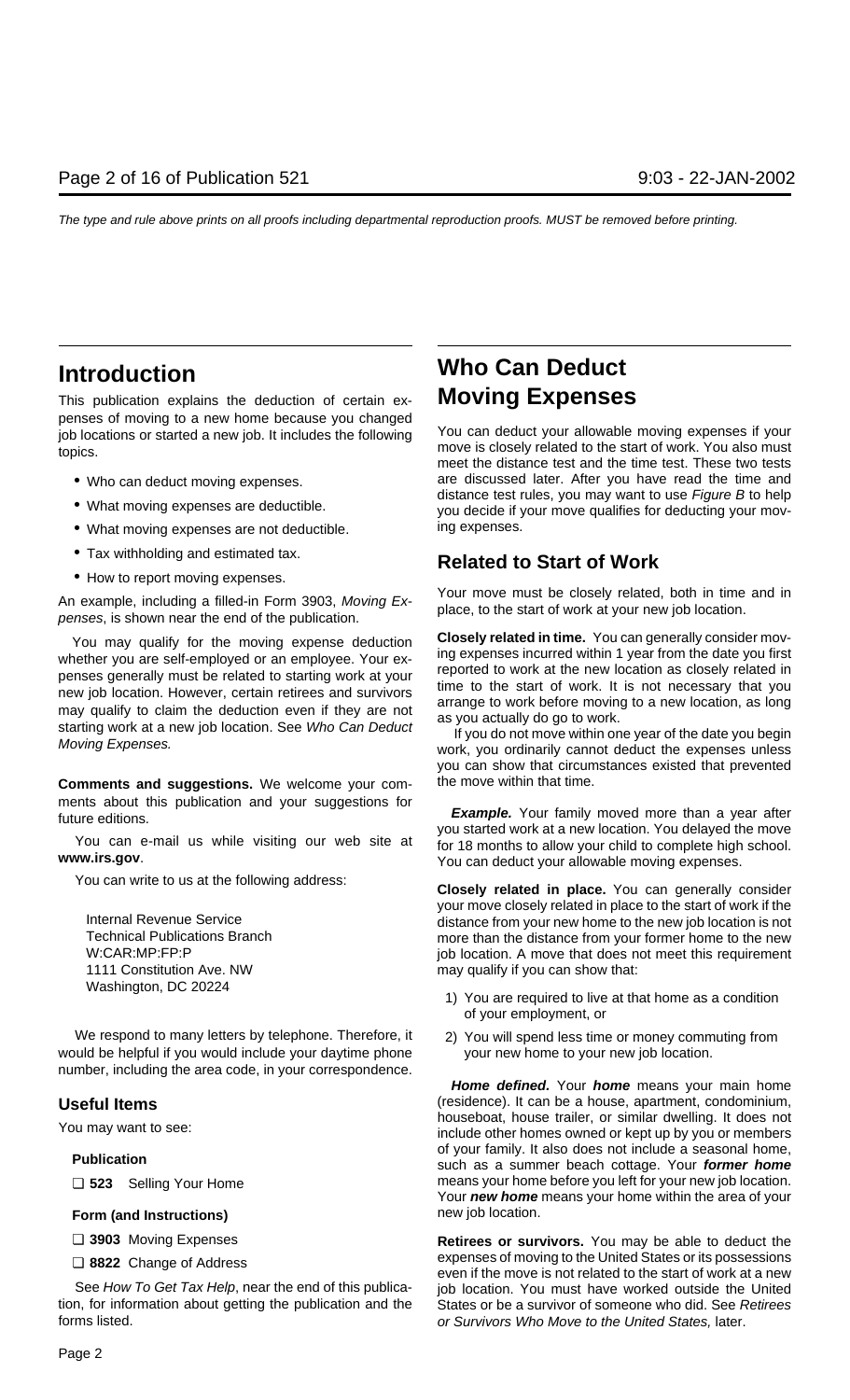Your move will meet the distance test if your new main job location is **at least 50 miles** farther from your former home **Main job location.** Your main job location is usually the than your old main job location was from your former place where you spend most of your working time. If there home. For example, if your old main job location was 3 is no one place where you spend most of your working miles from your former home, your new main job location time, your main job location is the place where your work is

The distance between a job location and your home is wise required to "base" your work.

from your former home because you changed main job any time, your main job location depends on the facts in locations. Your old main job location was 3 miles from your each case. The more important factors to be considered former home. Your new main job location is 60 miles from are: that home. Because your new main job location is 57 miles • The total time you spend at each place, farther from your former home than the distance from your former home to your old main job location, you meet the • The amount of work you do at each place, and distance test.

**First job or return to full-time work.** If you go to work full time for the first time, your place of work must be at least 50 miles from your former home to meet the distance test. **Time Test** 

If you go back to full-time work after a substantial period<br>of part-time work or unemployment, your place of work<br>also must be at least 50 miles from your former home.<br>of the following two time tests.

Armed Forces. If you are in the Armed Forces and you and the time test for employees. moved because of a permanent change of station, you do 2) The time test for self-employed persons.

**Distance Test not have to meet the distance test. See Members of the** Armed Forces, later.

must be at least 53 miles from that former home. centered, such as where you report for work or are other-

the shortest of the more commonly traveled routes be-<br>tween them. The distance test considers only the location<br>of your former home. It does not take into account the<br>location of your new home. See Figure A.<br>your main job

**Example.** You moved to a new home less than 50 miles **More than one job.** If you have more than one job at

- 
- 
- How much money you earn at each place.

- 
- 



Page 3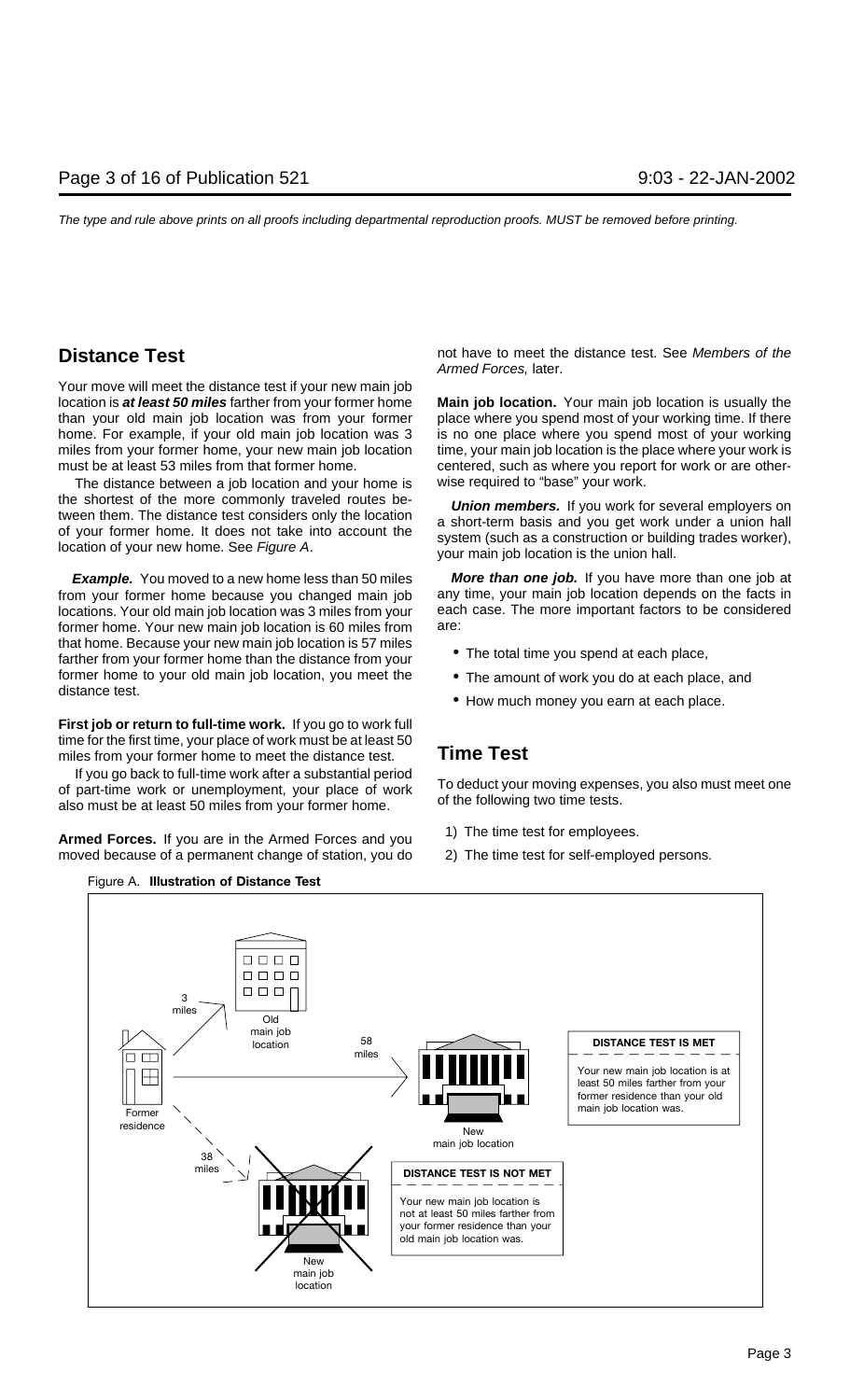Both of these tests are explained below. See Table 1 for a

If you are an employee, you must work full time for at least the 78 weeks. **39 weeks during the first 12 months** after you arrive in 3) You must work within the same general commuting the general area of your new job location. Full-time em-<br>ployment depends on what is usual for your type of work

- 
- 
- 
- 

for your type of work in your area. **Temporary absence from work.** You are considered to have worked full time during any week you are tempora- **Example.** You are a self-employed dentist and maintain rily absent from work because of illness, strikes, lockouts, office hours 4 days a week. You are considered to perform layoffs, natural disasters, or similar causes. You are also services full time if maintaining office hours 4 days a week<br>considered to have worked full time during any week you is not unusual for other self-employed dentis considered to have worked full time during any week you is not unusual for other self-employed dentists in the area.<br>are absent from work for leave or vacation provided for in

sidered to be working full time during the off-season only if strikes, natural disasters, or similar causes.<br>your work contract or agreement covers an off-season

## **Time Test for Self-Employed Persons**

If you are self-employed, you must work full time for at least resort. The motel is closed for 5 months during the off-sea-**39 weeks during the first 12 months AND** for a total of at son. You work full-time as the operator of the motel before least 78 weeks during the first 24 months after you and after the off-season. You are considered selfleast **78 weeks during the first 24 months** after you and after the off-season. You are considered self-em-<br>arrive in the general area of your new job location. ployed on a full-time basis during the weeks of the off-sea-

For purposes of this test, the following three rules apply. son.

- 1) You count any full-time work you do either as an<br>employee or as a self-employed person.
- **2)** You do not have to work for the same employer or **Time Test for Employees** be self-employed in the same trade or business for
	-

your area.<br>For purposes of this test, the following four rules apply. Table 1 for the requirements.

Self-employment. You are self-employed if you<br>I) You count only your full-time work as an employee, work as the sole owner of an unincorporated business or<br>as a partner in a partnership carrying on a business. You are not considered self-employed if you are semiretired, 2) You do not have to work for the same employer for are a part-time student, or work only a few hours each all 39 weeks. week.

3) You do not have to work 39 weeks in a row.<br>4) You must work full time within the same general<br>commuting area for all 39 weeks.<br>work full time during any week depends on what is usual<br>work full time during any week depen

your work contract or agreement.<br>your work contract or agreement.<br>Seasonal work. If your work is seasonal, you are con-<br>you are temporarily absent from work because of illness. you are temporarily absent from work because of illness,

your work contract or agreement covers an off-season<br>period and that period is less than 6 months. For example,<br>a school teacher on a 12-month contract who teaches on a<br>full-time basis for more than 6 months is considered off-season.

> **Example.** You own and operate a motel at a beach ployed on a full-time basis during the weeks of the off-sea-

## Table 1. **Satisfying the Time Test for Employees and Self-Employed Persons**

| IF you are                                                                            | THEN you satisfy the time test by meeting                                                                                 |
|---------------------------------------------------------------------------------------|---------------------------------------------------------------------------------------------------------------------------|
| An employee                                                                           | The 39-week test for employees.                                                                                           |
| Self-employed and an employee but unable to satisfy the<br>39-week test for employees | The 78-week test for self-employed persons.                                                                               |
| Both self-employed and an employee at the same time                                   | The 78-week test for a self-employed person or the 39-week<br>test for an employee based on your principal place of work. |
| Self-employed                                                                         | The 78-week test for self-employed persons.                                                                               |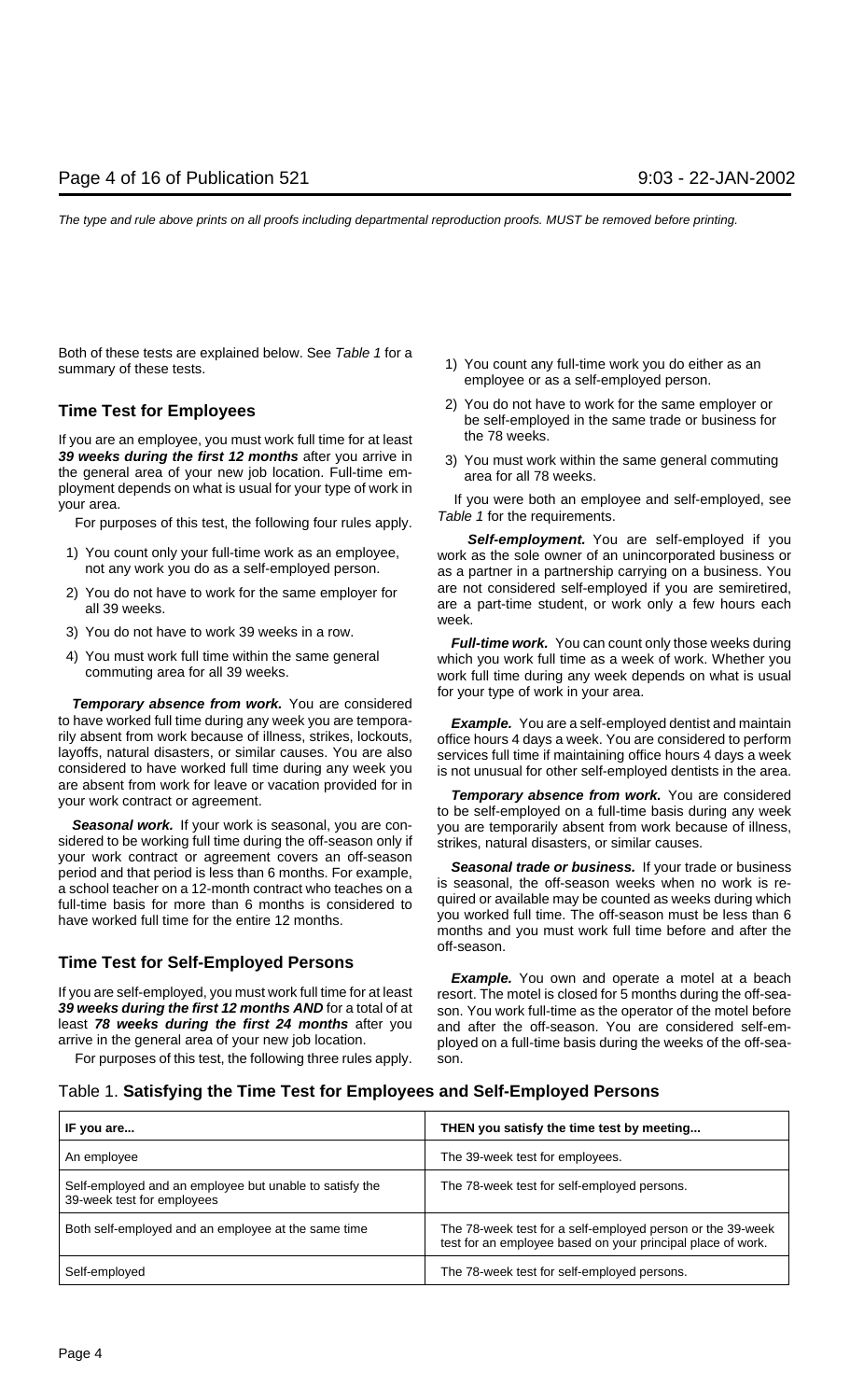Figure B. **Qualifying Moves Within the United States (Non-Military)<sup>1</sup>**



<sup>1</sup> Military persons should see *Members of the Armed Forces* for special rules that apply to them.

<sup>2</sup> Your move must be closely related to the start of work at your new job location. See *Related to Start of Work.*

<sup>3</sup> If you deduct expenses and do not meet this test later, you must either file an amended tax return or report your moving expense deduction as other income. ee *Time test not vet met.* 

<sup>4</sup> If you became self-employed during the first twelve months, answer YES if your combined time as a full-time employee and self-employed person equals or will equal at least 78 weeks in the first 24 months (including 39 weeks in the first 12 months) after you arrived in the new area.

both you and your spouse work full time, either of you can Return, to amend your return. satisfy the full-time work test. However, you cannot com-<br>bine the weeks your spouse worked with the weeks you 2001 return, and you later meet the time test, you can file

**Time test not yet met.** You can deduct your moving<br>**Example.** You arrive in the general area of your new job<br>met the time test by the date your 2001 return is due. You location on September 15, 2001. You deduct your movin met the time test by the date your 2001 return is due. You can do this if you expect to meet the 39-week test in 2002 expenses on your 2001 return, the year of the move, even or the 78-week test in 2002 or 2003. If you deduct moving though you have not yet met the time test by the date your<br>expenses but do not meet the time test in 2002 or 2003. Feturn is due. If you do not meet the 39-week tes expenses but do not meet the time test in 2002 or 2003, you must either: September 15, 2002, you must either:

- meet the test, or return, or
- 2) Amend your 2001 return. 2) Amend your 2001 return.

**Joint return.** If you are married and file a joint return and Use Form 1040X, Amended U.S. Individual Income Tax

bine the weeks your spouse worked with the weeks you 2001 return, and you later meet the time test, you can file worked to satisfy that test.

- 1) Report your moving expense deduction as other in- 1) Report as income on your 2002 return the amount come on your Form 1040 for the year you cannot you deducted as moving expenses on your 2001
	-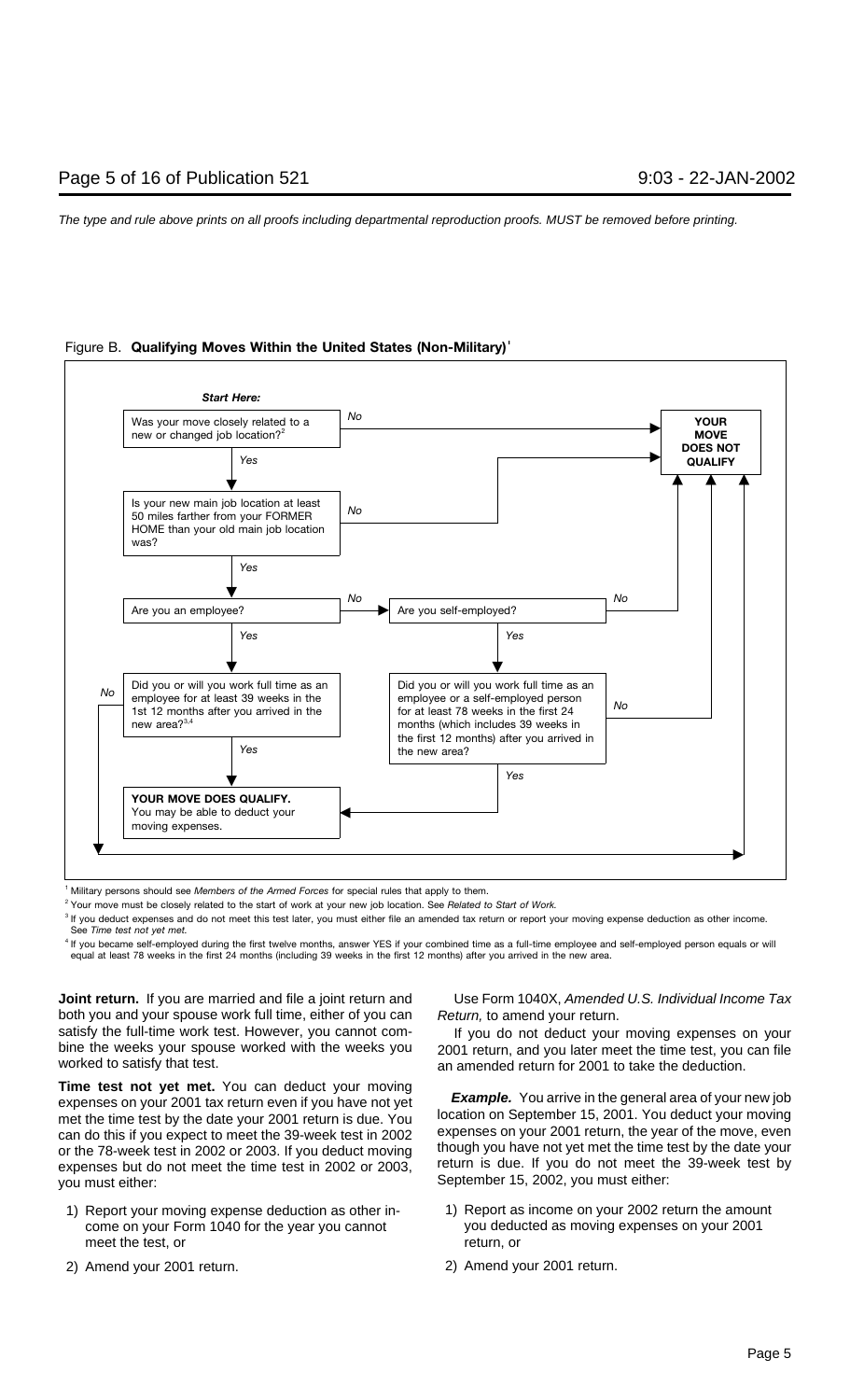- 
- 2) You moved to the United States because you retired. <br>See Retirees or Survivors Who Move to the United
- location at the time of death was outside the United penses that are more than your reimbursements. See States. See States. See Retirees or Survivors Who Move to the Deductible Moving Expenses, later. United States, later.
- 
- 5) You are transferred for your employer's benefit or 1) Complete lines 1 and 2, using your actual expenses. laid off for a reason other than willful misconduct. For **Do not** include any expenses for moving services

- 
- 
- must occur within one year of ending your active<br>duty or within the period allowed under the Joint

**Spouse and dependents.** If a member of the Armed Forces dies, is imprisoned, or deserts, a permanent<br>change of station for the spouse or dependent includes a **CAUTION** provided by the government. move to:

- The place of enlistment,
- The member's, spouse's, or dependent's home of **Retirees or Survivors** record, or **Who Move to the United States**
- 

**Services or reimbursements provided by government.** who were working abroad or Survivors of decedents who Do not include in income the value of moving and storage were working abroad.

**Exceptions to the Time Test** services provided by the government because of a permanent change of station. In general, if the total reimburse-You do not have to meet the time test if one of the following ments or allowances you receive from the government applies. 1) You are in the Armed Forces and you moved be-<br>cause of a permanent change of station. See Mem-<br>your wages on Form W–2. However, the excess portion of a dislocation allowance, a temporary lodging allowance, a bers of the Armed Forces, later.<br>
temporary lodging expense, or a move-in housing allow-

See Hellisce of Sarmons this line of the same of the same of the same of the same states, later.<br>If your reimbursements or allowances are less than your actual moving expenses, do not include the reimburse-3) You are the survivor of a person whose main job ments or allowances in income. You can deduct the ex-<br>location at the time of death was outside the United expresses that are mare then your rejunkursements. See

## **How to complete Form 3903 for members of the** 4) Your job at the new location ends because of death **Armed Forces.** Take the following steps. or disability.

- this exception, you must have obtained full-time em-<br>ployment and you must have expected to meet the expenses which were reimbursed by an allowance ployment and you must have expected to meet the expenses which were reimbursed by an allowance test at the time you started the job. you do not have to include in your income.
- 2) Enter on line 4 the total reimbursements and al-**Members of the Armed Forces** lowances you received from the government for the expenses claimed on lines 1 and 2. **Do not** include If you are a member of the Armed Forces on active duty<br>and you move because of a permanent change of station,<br>you do not have to meet the **distance and time tests,**<br>discussed earlier. You can deduct your unreimbursed al-<br>l
	- A move from your home to your first post of active duty,<br>
	 A move from one permanent post of duty to another,<br>
	and<br>
	 A move from one permanent post of duty to another,<br>
	and<br>
	a con Form 1040, line 26. This is your movi • A move from your last post of duty to your home or expense deduction). Subtract line 3 from line 4 and, to a nearer point in the United States. The move if the result is more than zero, enter it on Form 1040,

duty or within the period allowed under the Joint If the military moves you and your spouse and dependents<br>Travel Regulations. to or from different locations, treat these moves as a single move.



• A nearer point in the United States.<br>If you are a retiree who was working abroad or a survivor of If the military moves you and your spouse and dependent who was working abroad and you move to the<br>dents to or from separate locations, the moves are treated<br>as a single move to your new main job location.<br>meet the **rime f**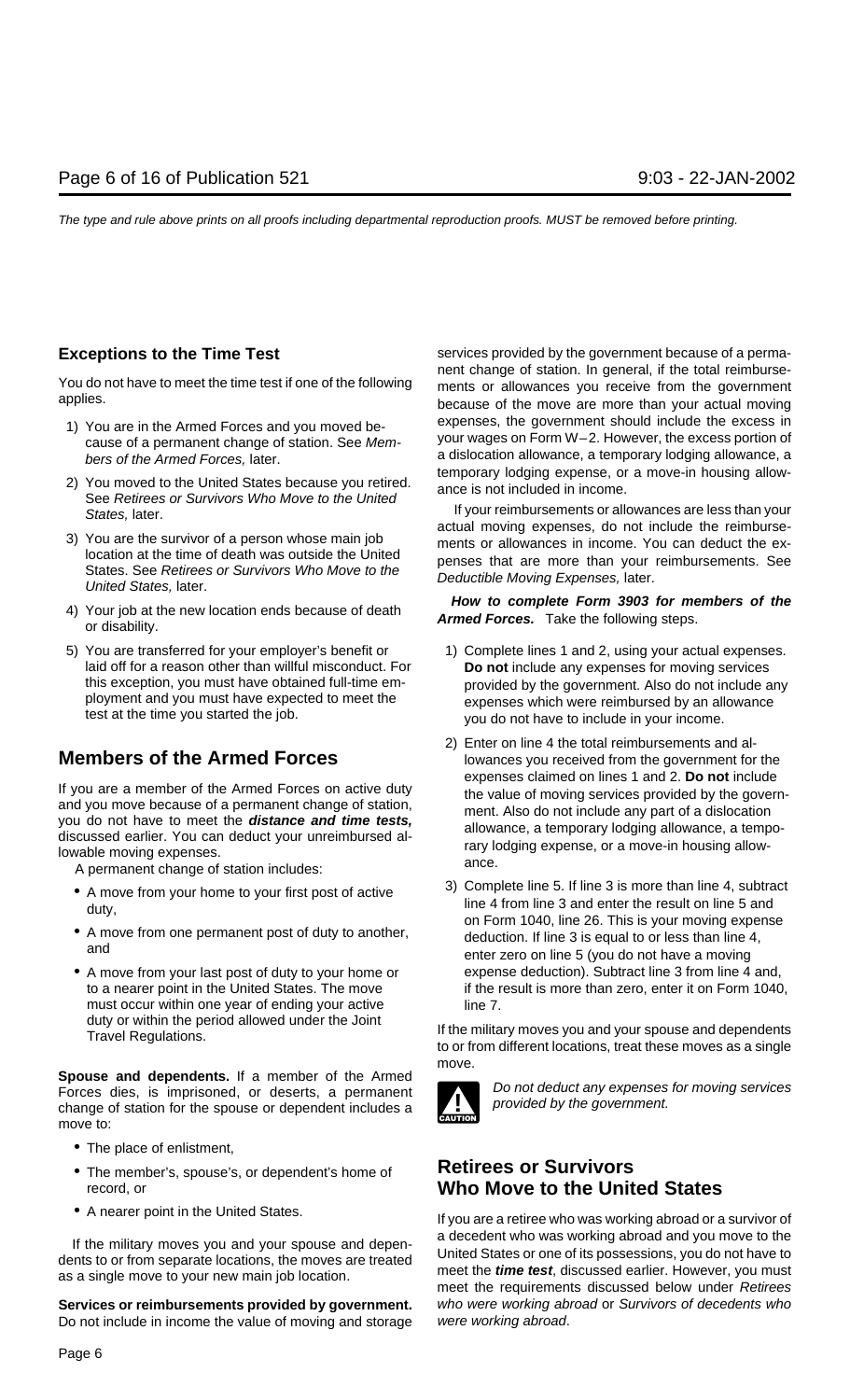**United States defined.** For this section of this publication, the term "United States" includes the possessions of this publication, the term "United States" includes the possessions of the United States.

**Retirees who were working abroad.** You can deduct<br>moving expenses for a move to a new home in the United<br>States when you permanently retire. However, both your new home. former main job location and your former home must have<br>been outside the United States.

**Permanently retired.** You are considered permanently retired when you cease gainful full-time employment or

- 
- 
- 3) Whether you receive retirement payments from a penses. pension or retirement fund, and
- 

you are the spouse or the dependent of a person whose main job location at the time of death was outside the 1) Your **actual expenses,** such as gas and oil for your United States, you can deduct moving expenses if the car, if you keep an accurate record of each expense, following five requirements are met. The matrix of the control of the control of the control of the control of

- 
- 
- 
- 
- 

- 1) You contract for your household goods and personal effects to be moved to your home in the United **Moves to Locations in the United** States, but only if the move is completed within a **States** reasonable time.
- 
- 

If you meet the requirements discussed earlier under Who new home. Can Deduct Moving Expenses, you can deduct the reason-<br>If you use your own car to move your things, see Travel able expenses of:  $by \, car$ , earlier.

- penses), and
- 



self-employment. If, at the time you retire, you intend your<br>retirement to be permanent, you will be considered retired<br>even though you later return to work. Your intention to<br>retire permanently may be determined by:<br>move. 1) Your age and health, the state of the state of the direct route available by conventional transportation. If 2) The customary retirement age for people who do<br>side trips for sightseeing, the additional expenses for your<br>similar work,<br>stopover or side trips are not deductible as moving ex-

Travel by car. If you use your car to take yourself, mem-<br>4) The length of time before you return to full-time work. bers of your household, or your personal effects to your new home, you can figure your expenses by deducting **Survivors of decedents who were working abroad.** If either:

- 
- 1) The move is to a home in the United States. 2) The **standard mileage rate** of 12 cents a mile.

2) The move begins within 6 months after the Whether you use actual expenses or the standard mileage decedent's death. (When a move begins is described rate to figure your expenses, you can deduct parking fees<br>and tolls you pay in moving. You cannot deduct any part of later.)<br>and tolls you pay in moving. You cannot deduct any part of<br>3) The move is from the decedent's former home.<br>preciation for your car.

4) The decedent's former home was outside the United<br>States. **Member of your household.** You can deduct moving<br>5) The decedent's former home was also your home. bousehold. A member of your household is anyone who household. A member of your household is anyone who has both your former and new home as his or her home. It **When a move begins.** A move begins when one of the does not include a tenant or employee, unless you can following events occurs. claim that person as a dependent.

2) Your household goods and personal effects are<br>packed and on the way to your home in the United<br>States.<br>States.<br>The United States or its possessions. Your move 3) You leave your former home to travel to your new may be from one United States location to another or from home in the United States. a foreign country to the United States.

**Household goods and personal effects.** You can deduct the cost of packing, crating, and transporting your **Deductible Moving Expenses** household goods and personal effects and those of the members of your household from your former home to your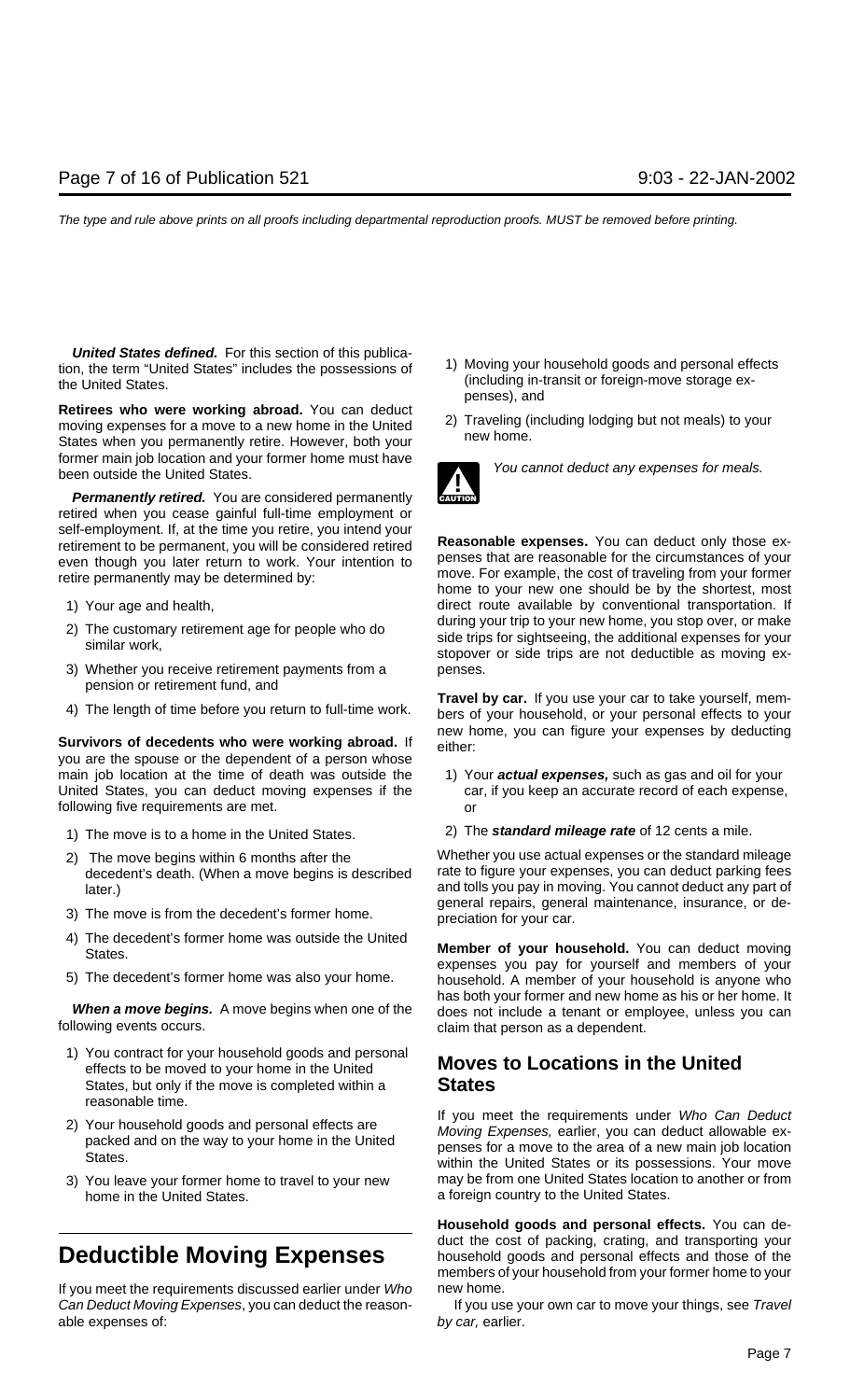You can include the cost of storing and insuring house- • The cost of traveling (including lodging) from your hold goods and personal effects within **any period of 30** former home to your new home. **consecutive days** after the day your things are moved<br>from your former home and before they are delivered to<br>vour new home.<br>vour new home.

necting utilities required because you are moving your

household pets to your new home. The same product of the discussed below.

You can deduct the cost of moving your household goods and personal effects from a place other than your **Moving goods and effects to and from storage.** You former home. Your deduction is limited to the amount it can deduct the reasonable expenses of moving your perwould have cost to move them from your former home. sonal effects to and from storage.

**Example.** Paul Brown is a resident of North Carolina<br>and has been working there for the last 4 years. Because<br>of the small size of his apartment, he stored some of his<br>furniture in Georgia with his parents. Paul got a job from North Carolina to Washington and \$1,100 to move his furniture from Georgia to Washington. If Paul shipped his **Moving expenses allocable to excluded foreign** furniture in Georgia from North Carolina (his former home), income. If you live and work outside the United States, it would have cost \$600. He can deduct only \$600 of the you may be able to exclude from income part or all of the \$1,100 he paid. The amount he can deduct for moving his income you earn in the foreign country. You may also be



You can include any lodging expenses you had in the area of your former home within one day after you could no longer live in your former home because your furniture had **Nondeductible Expenses** been moved.

home for yourself and members of your household. However, all of you do not have to travel together or at the same<br>time. If you use your own car, see Travel by car, earlier.<br> $\bullet$  Any part of the purchase price of your new home.

## **Moves to Locations Outside the • Driver's license.**<br>United States

To deduct allowable expenses for a move outside the • Expenses of getting or breaking a lease.<br>United States, you must be a United States citizen or a subman increase to help call usua has United States, you must be a United States citizen or • Home improvements to help sell your home. resident alien who moves to the area of a new place of work outside the United States and its possessions. You • Loss on the sale of your home. must meet the requirements under Who Can Deduct Mov-<br>ing Expenses, earlier.

**Deductible expenses.** If your move is to a location **•** Mortgage penalties. outside the United States and its possessions, you can • Pre-move househunting expenses. deduct the following expenses.

• The cost of moving household goods and personal • Real estate taxes. effects from your former home to your new home. • Refitting of carpets and draperies.

- 
- 
- You can deduct any costs of connecting or discon-<br>
effects while you are at the new job location.<br>
Effects while you are at the new job location.

household goods, appliances, or personal effects.<br>You can deduct the cost of shipping your car and your *Locations in the United States*. The last two items are Locations in the United States. The last two items are

furniture is \$900 (\$300 + \$600).<br>
you claim the foreign earned income or foreign housing You cannot deduct the cost of moving furniture<br>you buy on the way to your new home.<br>moving expenses that relates to the excluded income.

Publication 54, Tax Guide for U.S. Citizens and Resident Aliens Abroad, explains how to figure the part of your **Travel expenses.** You can deduct the cost of transporta-<br>tion and lodging for yourself and members of your house-<br>hold while traveling from your former home to your new<br>home. This includes expenses for the day you arrive.

You can deduct expenses for only one trip to your new You cannot deduct the following items as moving ex-<br>me for yourself and members of your household How- penses.

- 
- Car tags.
- 
- **•** Expenses of buying or selling a home.
- 
- 
- 
- 
- Meal expenses.
- 
- 
- 
-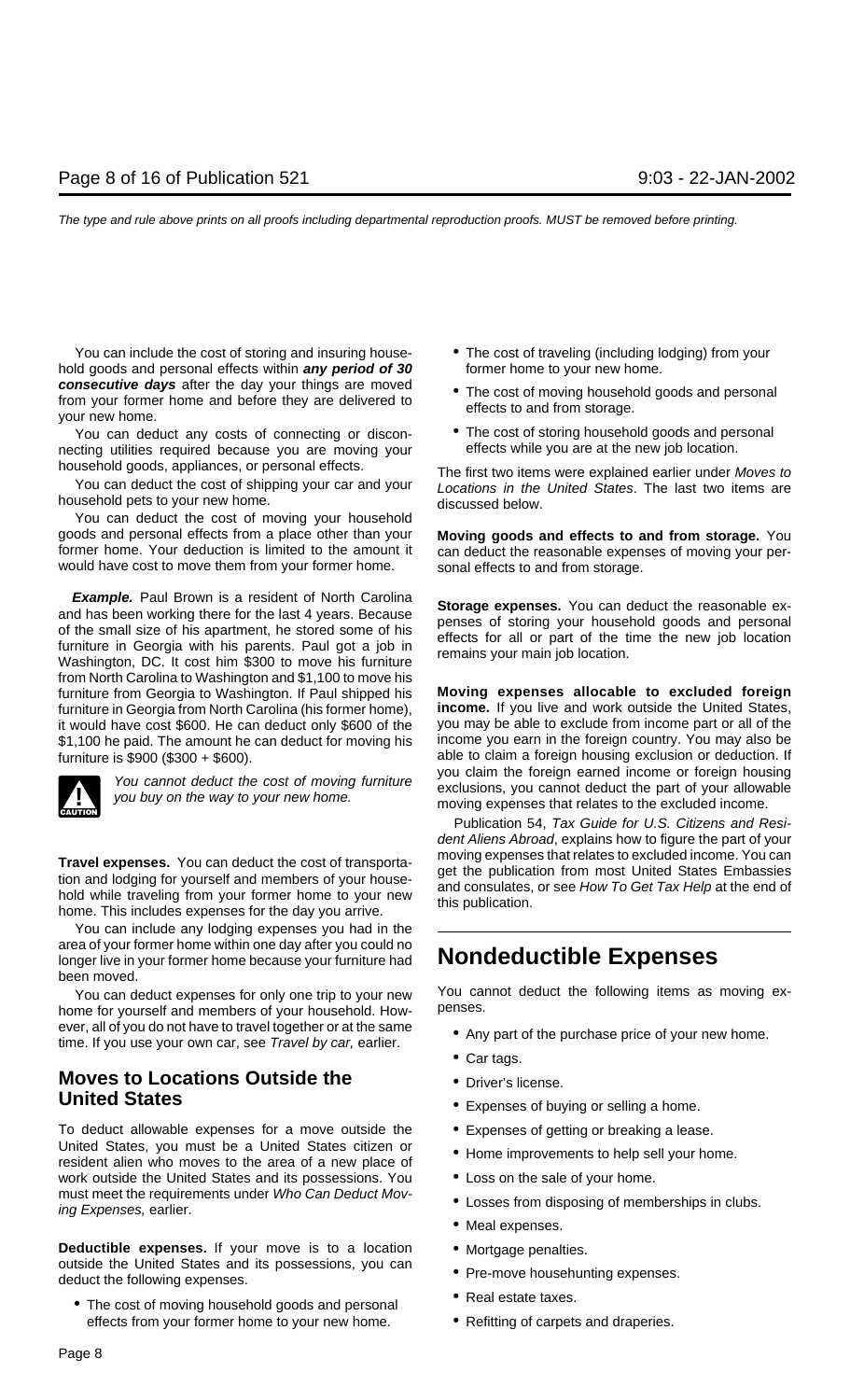- 
- 
- 

expenses and that you do not return to your employer. **No double deduction.** You cannot take a moving expense deduction and a business expense deduction for<br>the same expenses. You must decide if your expenses are<br>deductible as moving expenses or as business expenses.<br>For example, expenses you have for travel, meals, and<br>lodg

Car Expenses, for information on deducting your ex- factors. It depends in part on whether or not income tax is

# **and Estimated Tax**

tax, and Medicare tax from reimbursements and al-<br>lowances paid to you that are included in your income. See tax. For details about estimated tax, see Publication 505,<br>Reimbursements included in income, later Tax Withholdi Reimbursements included in income, later.

**Reimbursements excluded from income.** Your employer should not include in your wages reimbursements **How To Report** paid under an accountable plan (explained later) for moving expenses that you: The following discussions explain how to report your mov-

- 
- 

These reimbursements are fringe benefits excludable from<br>your income as qualified moving expense reimburse-<br>ments. Your employer should report these reimburse-<br>following apply. ments in box 12 of Form  $W - 2$ . 1) You moved in an earlier year.



You cannot claim a moving expense deduction<br>for these reimbursed expenses (see Reimburse-<br>ments under How To Report, later).<br>away from the United States.

**Expenses deducted in earlier year.** If you receive is included as wages in box 1 of your Form W-2. reimbursement this year for moving expenses deducted in Instead, enter the storage fees (after the reduction for the an earlier year, and the reimbursement is not included as wages in box 1 of your Form  $W-2$ , you must in reimbursement on line 21 of your Form 1040. Your employer should show the amount of your reimbursement in **Where to deduct.** Deduct your moving expenses on line box 12 of your Form W–2.

**Reimbursements included in income.** Your employer must include in your income any reimbursements made (or You cannot deduct moving expenses on Form treated as made) under a nonaccountable plan, even if they are for deductible moving expenses. See Reimburse-

• Security deposits (including any given up due to the ments under How To Report, later. Your employer must move). The move is also include in your gross income as wages any reim-• Storage charges except those incurred in transit and<br>for foreign moves.<br>for foreign moves.<br>bursed you under an accountable plan (explained later) for • Temporary living expenses. meals, househunting trips, and real estate expenses. It also includes reimbursements that exceed your deductible

ered temporary if it is realistically expected to last (and<br>does in fact last) for one year or less.<br>See Publication 463, *Travel, Entertainment, Gift, and* income tax your employer will withhold depends on several income tax your employer will withhold depends on several penses. withheld from your regular wages, on whether or not the reimbursements and allowances are combined with your regular wages, and on any information you have given to **Tax Withholding** your employer on Form W-4, Employee's Withholding Allowance Certificate.

**Estimated tax.** If you must make estimated tax payments, Your employer must withhold income tax, social security you need to take into account any taxable reimbursements<br>tax and Medicare tax, from reimbursements, and al. and deductible moving expenses in figuring your estimated

ing expenses and any reimbursements or allowances you<br>1) Could deduct if you had paid or incurred them, and received for your move.

2) Did not deduct in an earlier year. Use **Form 3903** to report your moving expenses. Use a

- 
- 
- 3) Any amount your employer paid for the storage fees

deduct is shown on line 5 of Form 3903.

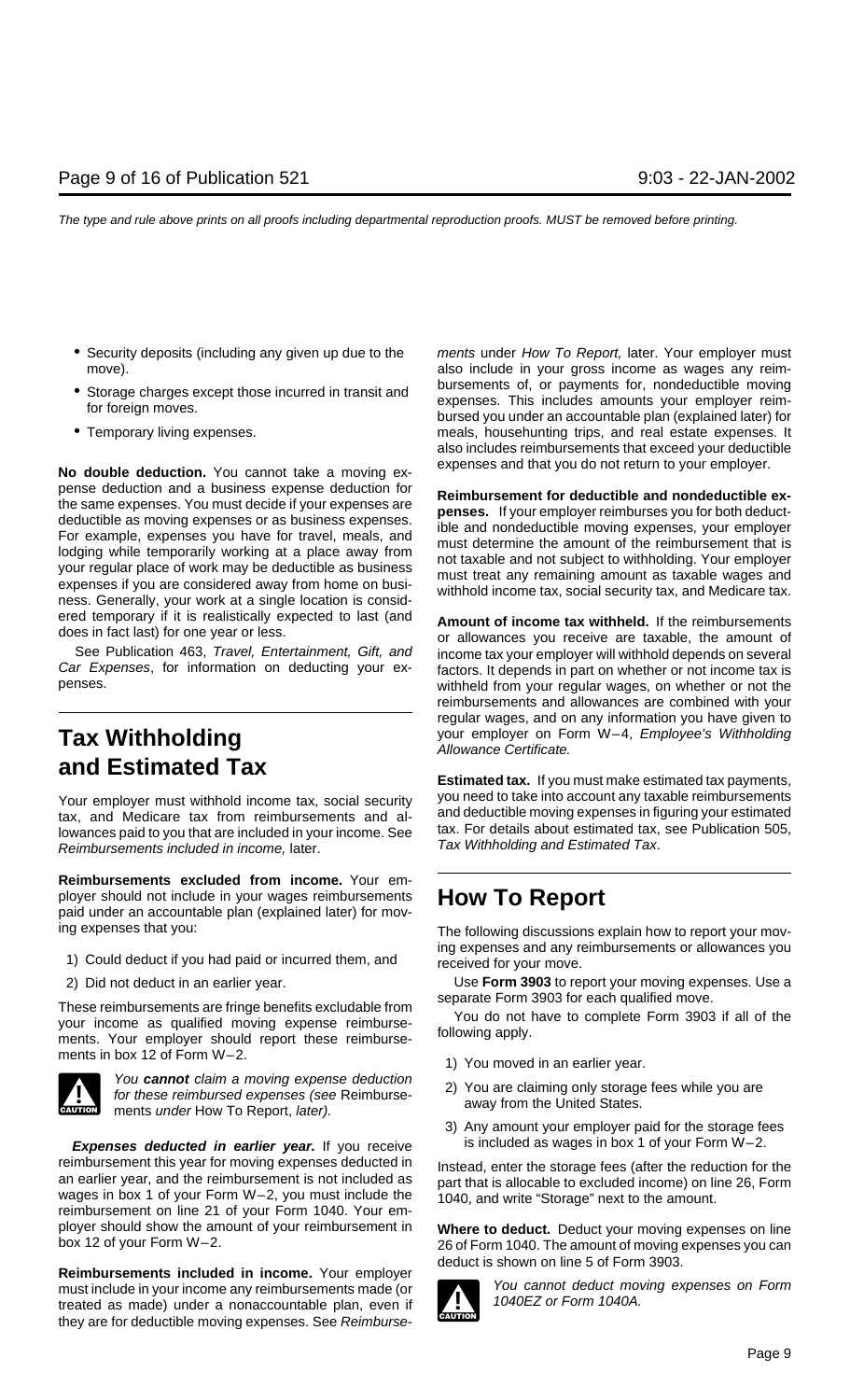able plan. These plans are discussed later. For a quick 1) You receive an advance within 30 days of the time overview of how to report the reimbursement, see Table 2. you have an expense.

Your employer should tell you what method of reim-<br>bursement is used and what records they require. days after they were paid or incurred.

**Employers.** If you are an employer and you reimburse 3) You return any excess reimbursement within 120 employee moving expenses, how you treat this reimburse- days after the expense was paid or incurred. ment on your employee's Form W-2 depends in part on<br>whether you have an accountable plan. Reimbursements<br>treated as paid under an accountable plan are reported in<br>box 12 with code **P.** For more information, see Publication

Reimbursements treated as paid under nonaccountable **Employee meets accountable plan rules.** If for all plans, as explained later, are reported as pay. See Publi-

Accountable plans. To be an accountable plan, your vour Form W–2. Instead, your employer should include employer's reimbursement arrangement must require you to meet all three of the following rules. **Example.** You lived in Boston and accepted a job in

- The responses must be of the type for which a de-<br>duction would be allowed had you paid them your-<br>self. The reasonable expenses of moving your<br>self. The reasonable expenses of moving your<br>possessions from your former home
- 2) You must adequately account to your employer for line 4 of Form 3903.
- 

giving your employer documentary evidence of your mov-<br>ing expenses, along with a statement of expense, an

**Returning excess reimbursements.** You must be re- nonaccountable plan. quired to return any excess reimbursement for your moving expenses to the person paying the reimbursement. **Nonaccountable plans.** A nonaccountable plan is a re-Excess reimbursement includes any amount for which you imbursement arrangement that does not meet the three did not adequately account within a reasonable period of rules listed earlier under Accountable plans. time. For example, if you received an advance and you did In addition, the following payments will be treated as not spend all the money on deductible moving expenses, paid under a nonaccountable plan:

**Reimbursements** and the state of you do not have proof of all your expenses, you have an excess reimbursement.

This section explains what to do when you receive a<br>reimbursement (including advances and allowances) for<br>any of your moving expenses discussed in this publication.<br>If you received a reimbursement for your allowable<br>moving

- 
- 
- 
- 

plans, as explained later, are reported as pay. See Publi-<br>cation 15, Circular E, Employer's Tax Guide, for informa-<br>tion on employee pay.<br>ments of allowable expenses in your income in box 1 of

these expenses within a reasonable period of time.<br>**Employee does not meet accountable plan rules.**<br>You must return any excess reimbursement or allow-<br>You may be reimbursed by your employer, but for part of You must return any excess reimbursement or allow-<br>ance within a reasonable period of time.<br>your expenses you may not meet all three rules. your expenses you may not meet all three rules.

An **excess reimbursement** includes any amount you<br>are paid or allowed that is more than the moving expenses<br>that you adequately accounted for to your employer. See<br>Returning excess reimbursements, later, for information<br>on Adequate accounting. You adequately account by expenses are treated as having been reimbursed under a

ing expenses, along with a statement of expense, an<br>account book, a diary, or a similar record in which you<br>entered each expense at or near the time you had it.<br>Documentary evidence includes receipts, canceled<br>checks, and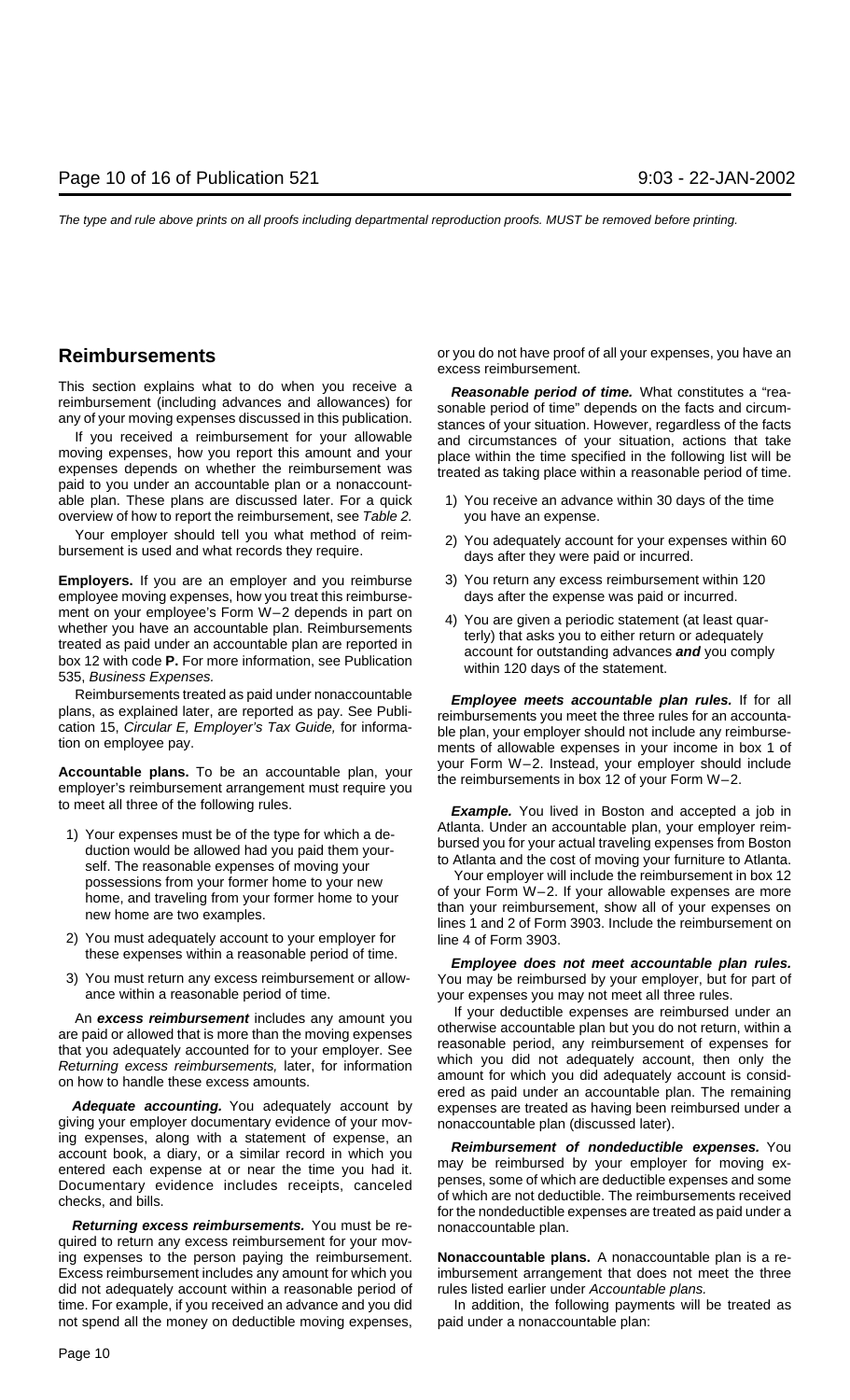## Table 2. **Reporting Employee Moving Expenses and Reimbursements**

| <b>Type of Reimbursement</b><br>Arrangement                                                            | <b>Employer Reports on Form W-2</b>                                                                                                                                    | <b>Employee Shows on Form 3903</b>                                                                                                                                                                                        |
|--------------------------------------------------------------------------------------------------------|------------------------------------------------------------------------------------------------------------------------------------------------------------------------|---------------------------------------------------------------------------------------------------------------------------------------------------------------------------------------------------------------------------|
| <b>TE</b> Accountable                                                                                  |                                                                                                                                                                        |                                                                                                                                                                                                                           |
| Actual allowable expense<br>reimbursement<br>Adequate accounting and excess<br>returned                | Reimbursement reported only in<br>box 12. It is not reported in box 1.                                                                                                 | All allowable expenses and<br>reimbursements if excess expenses<br>are claimed. $1$<br>Otherwise, form is not filed.                                                                                                      |
| Actual allowable expense<br>reimbursement                                                              | Excess reported as wages in box<br>1. Amount adequately accounted<br>for is reported only in box 12. It is<br>not reported in box 1.                                   | All allowable expenses (and<br>reimbursements reported on Form<br>W-2, box 12) if expenses in excess<br>of the reimbursement reported in                                                                                  |
| Adequate accounting and return of<br>excess both required but excess<br>not returned                   |                                                                                                                                                                        | box 12 of Form W-2 are claimed. <sup>1</sup><br>Otherwise, form is not filed.                                                                                                                                             |
| Actual allowable expense<br>reimbursement with mileage<br>allowance (up to standard mileage<br>rate)   | Reimbursement reported only in<br>box 12. It is not reported in box 1.                                                                                                 | All allowable expenses and<br>reimbursements if excess expenses<br>are claimed. <sup>1</sup><br>Otherwise, form is not filed.                                                                                             |
| Adequate accounting and excess<br>returned                                                             |                                                                                                                                                                        |                                                                                                                                                                                                                           |
| Actual allowable expense<br>reimbursement with mileage<br>allowance (exceeds standard<br>mileage rate) | Excess reported as wages in box<br>1. Amount up to the standard<br>mileage rate and other<br>reimbursement is reported only in<br>box 12. It is not reported in box 1. | All allowable expenses (and<br>reimbursements reported on Form<br>W-2, box 12) if expenses in excess<br>of the reimbursement reported in<br>box 12 of Form W-2 are claimed. <sup>1</sup><br>Otherwise, form is not filed. |
| Adequate accounting up to the<br>standard mileage rate only and<br>excess not returned                 |                                                                                                                                                                        |                                                                                                                                                                                                                           |
| <b>IS Nonaccountable</b>                                                                               |                                                                                                                                                                        |                                                                                                                                                                                                                           |
| Either adequate accounting or<br>return of excess, or both not<br>required by plan                     | Entire amount is reported as wages<br>in box $1$ .                                                                                                                     | All allowable expenses <sup>1</sup>                                                                                                                                                                                       |
| No reimbursement<br>"€∐                                                                                | Normal reporting of wages, etc.                                                                                                                                        | All allowable expenses <sup>1</sup>                                                                                                                                                                                       |

<sup>1</sup> Any allowable moving expense is carried to line 26 of Form 1040 and deducted as an adjustment to gross income.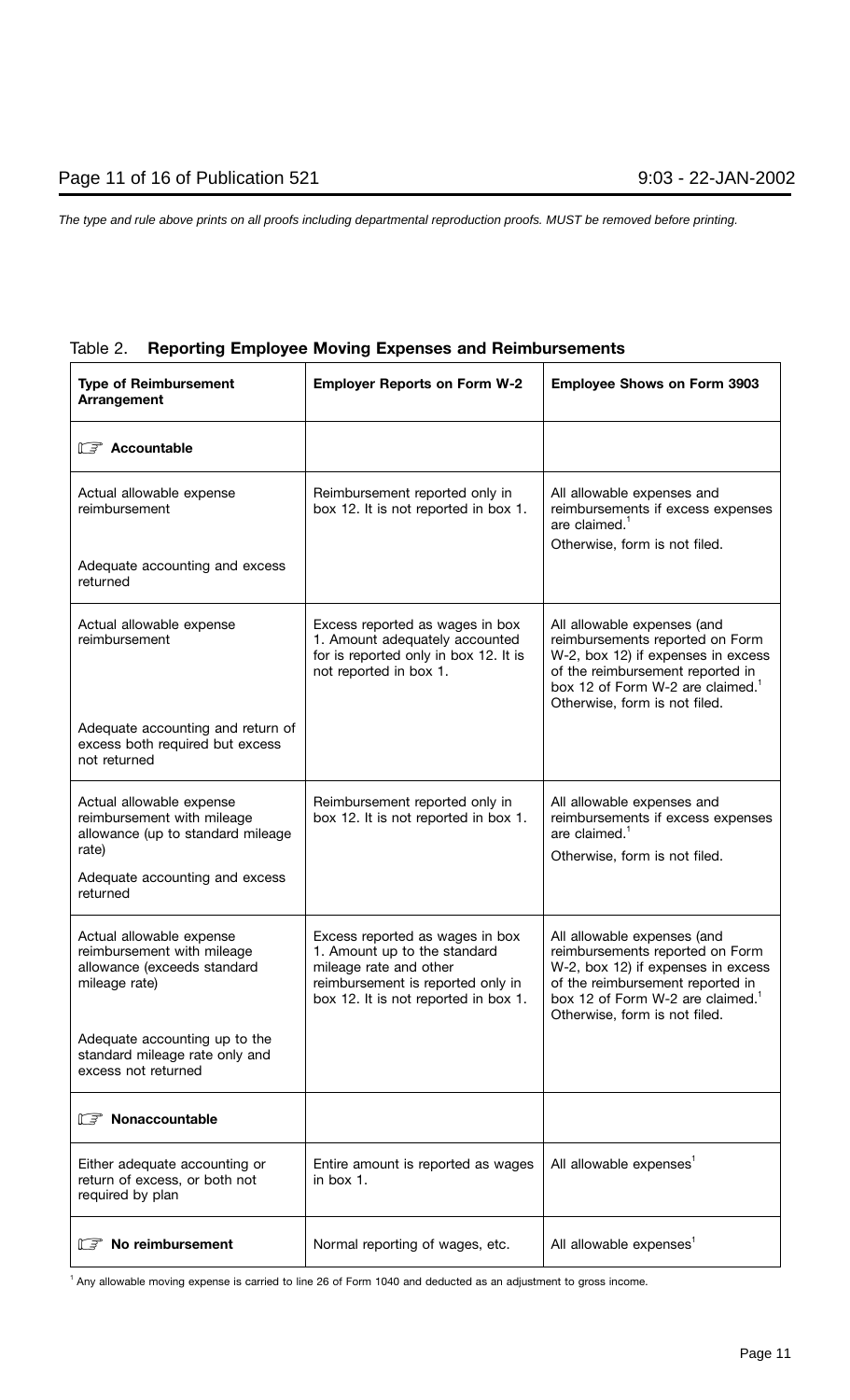- 
- 2) Reimbursements of nondeductible expenses. See

the total in box 1 of your Form W–2. **Choosing when to deduct.** If you use the cash method

employer reimburses you under an accountable plan for the \$7,500 loss on the sale of your home. Since this is a<br>reimbursement of a nondeductible expense, it is treated as <br>paid under a nonaccountable plan and must be included as reimbursement, or pay on your Form W–2. 2) You paid the expenses in the year immediately after

**Completing Form 3903.** Complete the *Distance Test* the year of reimbursement but by the due date, in-<br>
Worksheet in the instructions for Form 3903 to see<br>
whether you meet the distance test. If so, complete lines<br>
whethe 1–3 using your actual expenses (except, if you use your<br>own car, you can figure expenses based on a mileage rate<br>of 12 cents a mile, instead of on actual amounts for gas<br>and oil). Enter on line 4 the total amount of your m wages. This excluded amount should be identified with You cannot deduct any moving expenses for

If line 3 is more than line 4, subtract line 4 from line 3 and enter the result on line 5 and on Form 1040, line 26. This is your moving expense deduction. If line 3 is equal to or less than line 4, enter zero on line 5 (you have no moving expense deduction). Subtract line 3 from line 4 and, if the **Example** result is more than zero, include it on Form 1040, line 7.

Uniform Relocation Assistance and Real Property Achievement in Detroit where he worked. On February 8, his<br>
quisition Policies Act of 1970. Do not include in income<br>
any moving expense payment you received under the<br>
Unifo

expenses either in the year you incurred them or in the to work in the San Diego plant where he still works. year you paid them. The move show: His records for the move show:

**Example.** In December 2000, your employer transferred you to another city in the United States, where you still work. You are single and were not reimbursed for your moving expenses. In 2000 you paid for moving your furni-

ture. You deducted these expenses in 2000. In January 1) Excess reimbursements you fail to return to your 2001, you paid for travel to the new city. You can deduct employer, and these additional expenses in 2001.

Reimbursement of nondeductible expenses, earlier. **Reimbursed expenses.** If you are reimbursed for your If an arrangement pays for your moving expenses by<br>
reducing your wages, salary, or other pay, the amount of<br>
the reduction will be treated as a payment made under a<br>
nonaccountable plan. This is because you are entitled t

you had any moving expenses.<br>
If you are reimbursed for your expenses in a year after<br>
If you are reimbursed for your expenses in a year after<br>
ment arrangement is an accountable or nonaccountable<br>
plan, ask your employer.

of accounting, which is used by most individuals, you can **Example.** To get you to work in another city, your new choose to deduct moving expenses in the year your em-<br>nplover reimburses you under an accountable plan for ployer reimburses you if:

- 
- 



code **P** in box 12 of Form W–2.<br>If line 3 is more than line 4 subtract line 4 from line 3 and<br>If line 3 is more than line 4 subtract line 4 from line 3 and<br>If line 3 is more than line 4 subtract line 4 from line 3 and

Tom Smith is married and has two children. He owned his by federal projects. have their personal effects moved to San Diego on April 3. **When To Deduct Expenses** The family drove to San Diego where they found that their new home was not finished. They stayed in a nearby motel If you were not reimbursed, deduct your allowable moving until the house was ready on May 1. On April 10, Tom went

| 1) Peggy's pre-move househunting trip: |       |     |        |
|----------------------------------------|-------|-----|--------|
| Travel and lodging                     | \$449 |     |        |
|                                        | 75    | S S | 524    |
| 2) Down payment on San Diego home      |       |     | 25.000 |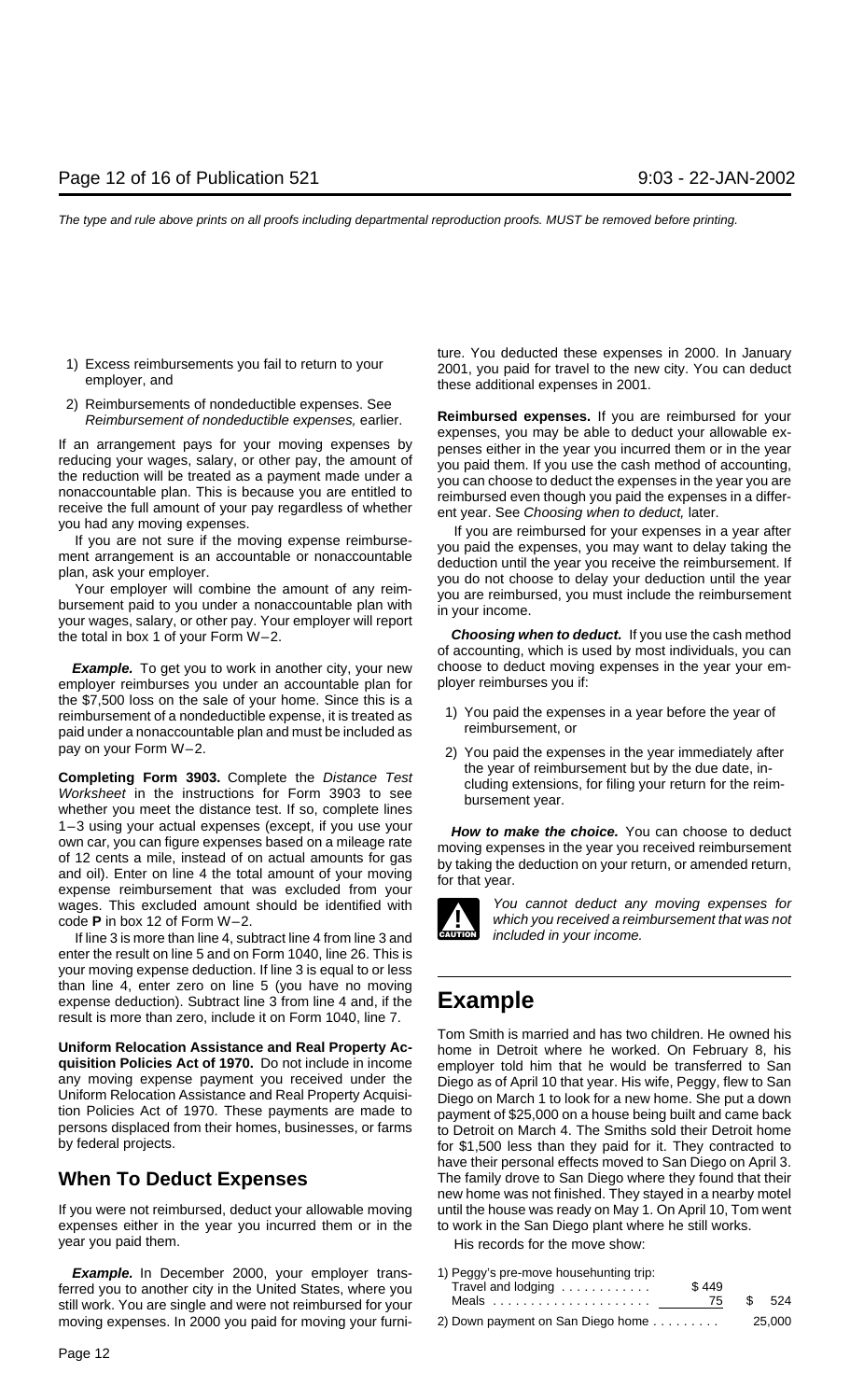| 3) Real estate commission paid on sale of Detroit                                                                                           | 3.500 |
|---------------------------------------------------------------------------------------------------------------------------------------------|-------|
| 4) Loss on sale of Detroit home (not including real                                                                                         | 1,500 |
| 5) Amount paid for moving personal effects<br>(furniture, other household goods, etc.)                                                      | 8.000 |
| 6) Expenses of driving to San Diego:<br>Mileage (Start 14,278; End 16,478)<br>2,200 miles at 12 cents a mile $\dots$<br>\$264<br>180<br>320 | 764   |
| 7) Cost of temporary living expenses in San Diego:<br>Motel rooms<br>\$1,450                                                                |       |
| 2.280<br>Total .                                                                                                                            | 3.730 |

Tom was reimbursed \$10,643 under an accountable plan as follows:<br>**Follows: How To Get Tax Help** 

| Moving personal effects \$6,800                                        |       |
|------------------------------------------------------------------------|-------|
| Travel (and lodging) to San Diego                                      | 444   |
| Travel (and lodging) for househunting trip                             | 449   |
| Lodging for temporary quarters                                         | 1.450 |
| Loss on sale of home $\ldots \ldots \ldots \ldots \ldots \ldots$ 1,500 |       |
|                                                                        |       |

The employer included this reimbursement on Tom's should contact your Taxpayer Advocate.<br>The Taxpayer Advocate represents your interests and review that the Taxpayer Advocate represents your interests and

earlier. Also, Tom's employer could have given him a • Call the IRS at **1-800-829-1040.**<br>separate Form W-2 for his moving reimbursement.

Tom figures his deduction for moving expenses as fol-<br>I vour area.<br>I your area.

| Item 5, moving personal effects (line 1) \$8,000                                                                                |  |
|---------------------------------------------------------------------------------------------------------------------------------|--|
| Item 6, driving to San Diego (\$264 + \$180) (line 2) 444                                                                       |  |
| Total deductible moving expenses (line 3) \$8,444                                                                               |  |
| Minus: Reimbursement included in box 12 of<br>Form W-2 (line 4) $\ldots \ldots \ldots \ldots \ldots \ldots \ldots \ldots$ 7,200 |  |
| <b>Deduction for moving expenses</b> (line 5) \$1 244                                                                           |  |

deduction. His Form 3903 and Distance Test Worksheet including tax education are shown later. He also enters his deduction \$1,244 on a list of TeleTax topics. are shown later. He also enters his deduction, \$1,244, on line 26, Form 1040. **Personal computer.** With your personal com-

**Nondeductible expenses.** Of the \$43,018 expenses that Internet at **www.irs.gov**. While visiting our web Tom incurred, the following items cannot be deducted. site, you can:

- Item 1, pre-move househunting expenses. • Find answers to questions you may have.
- any part of it were for payment of deductible taxes or and publications by topic or keyword.

interest on the mortgage on the house, that part would be deductible as an itemized deduction.

- $\bullet$  Item 3, the real estate commission paid on the sale of the Detroit home. The commission is used to figure the gain or loss on the sale.
- Item 4, the loss on the sale of the Detroit home. The Smiths cannot deduct it even though Tom's employer reimbursed him for it.
- Item 6, the meals expenses while driving to San Diego. (However, the lodging and car expenses are deductible.)
- $\bullet$  Item 7, temporary living expenses.

You can get help with unresolved tax issues, order free publications and forms, ask tax questions, and get more information from the IRS in several ways. By selecting the method that is best for you, you will have quick and easy access to tax help.

Tom's employer gave him a breakdown of the amount of **Contacting your Taxpayer Advocate.** If you have atreimbursement.<br>The employer included this reimbursement on Tom's should contact your Taxpayer Advocate.

Form W-2 for the year. The reimbursement of deductible<br>expenses, \$7,244 (\$6,800 + \$444) for moving household<br>goods and travel to San Diego, was included in box 12 of<br>goods and travel to San Diego, was included in box 12 o

- 
- 
- 
- Call **1-800-829-4059** if you are a TTY/TDD user.

For more information, see Publication 1546, The Taxpayer Advocate Service of the IRS.

Free tax services. To find out what services are available, get Publication 910, Guide to Free Tax Services. It **Deduction for moving expenses** (line 5) ......... \$1,244 contains a list of free tax publications and an index of tax Tom enters these amounts on Form 3903 to figure his topics. It also describes other free tax information services,<br>duction, His Form 3903 and *Distance Test Worksheet* including tax education and assistance programs and a



puter and modem, you can access the IRS on the

- 
- Item 2, the down payment on the San Diego home. If Download forms and publications or search for forms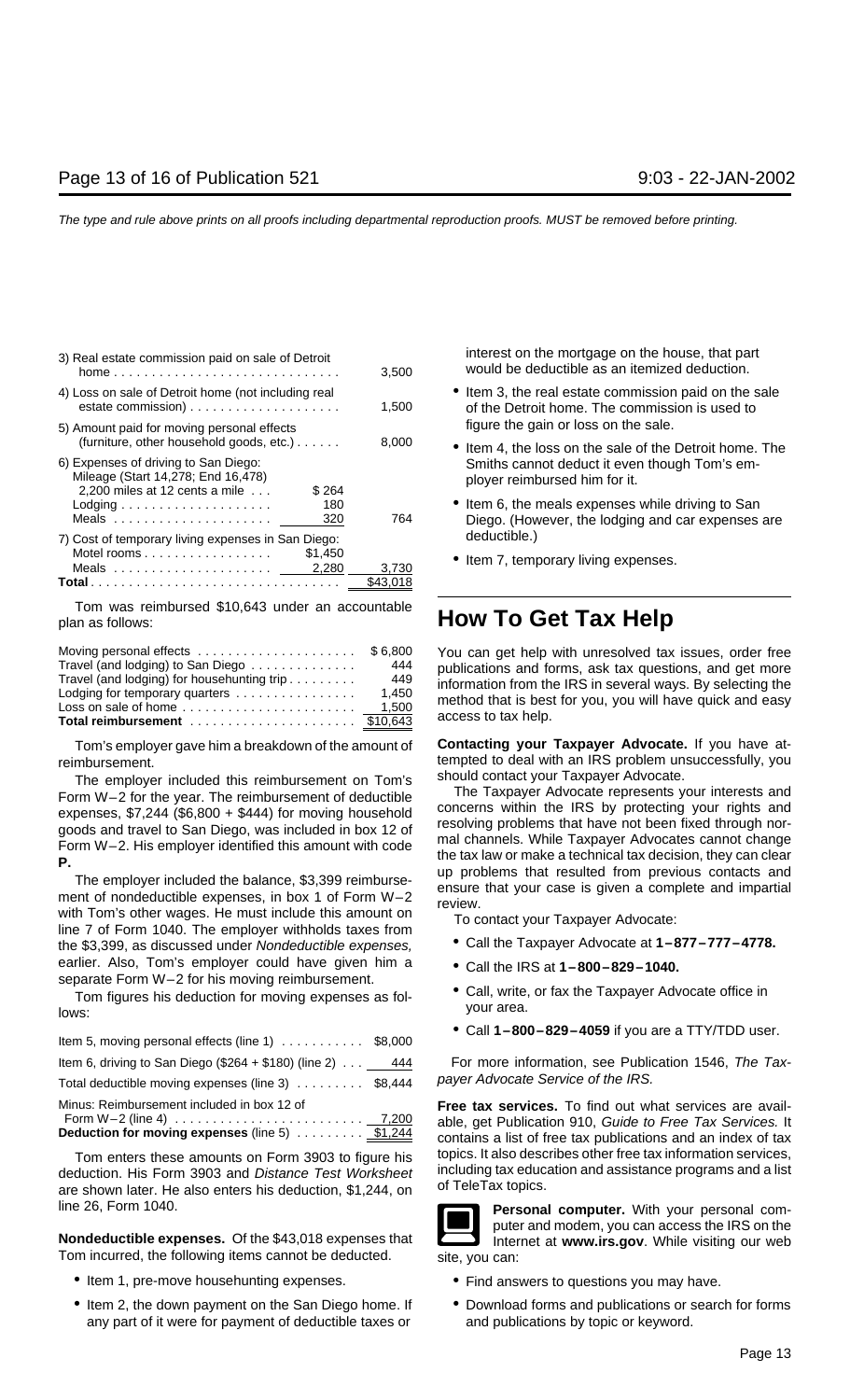- 
- 
- 
- 
- Get information on starting and operating a small

You can also reach us with your computer using File  $\Box$  nearest to you and receive a response within 10 Transfer Protocol at **ftp.irs.gov.** workdays after your request is received. Find the address



TaxFax Service. Using the phone attached to<br>
your fax machine, you can receive forms and<br>
instructions by calling 703-368-9694. Follow<br>
the directions from the prompts. When you order forms,<br>
the directions from the prompt

enter the catalog number for the form you need. The items **• Central part of U.S.:**<br>you request will be faxed to you. **Central Area Distribut** For help with transmission problems, call the FedWorld P.O. Box 8903



- Ordering forms, instructions, and publications. Call **1–800–829–3676** to order current and prior year **CD-ROM.** You can order IRS Publication 1796, forms, instructions, and publications. **Federal Tax Products on CD-ROM**, and obtain:
- Asking tax questions. Call the IRS with your tax
- TTY/TDD equipment. If you have access to TTY/ Prior-year tax forms and instructions. TDD equipment, call **1–800–829–4059** to ask tax
- *TeleTax topics.* Call 1–800–829–4477 to listen to printed out for submission, and saved for record-<br>pre-recorded messages covering various tax topics. Neeping.

**Evaluating the quality of our telephone services.** To<br>ensure that IRS representatives give accurate, courteous,<br>and professional answers, we evaluate the quality of our<br>telephone services in several ways.<br>telephone servic

- A second IRS representative sometimes monitors release is available in late January.
- no longer than one week and use them only to measure the quality of assistance.
- We value our customers' opinions. Throughout this year, we will be surveying our customers for their opinions on our service.



• View forms that may be filled in electronically, print **Walk-in.** You can walk in to many post offices, the completed form, and then save the form for re-<br>libraries, and IRS offices to pick up certain forms, cordkeeping. **instructions** instructions, and publications. Some IRS offices, • View Internal Revenue Bulletins published in the last<br>few years. The version of the supply stores have<br>an extensive collection of products available to print from a • Search regulations and the Internal Revenue Code. CD-ROM or photocopy from reproducible proofs. Also, • Receive our electronic newsletters on hot tax issues<br>Code, regulations, Internal Revenue Bulletins, and Cumu-<br>lative Bulletins available for research purposes.



**business. Mail.** You can send your order for forms, instructions, and publications to the Distribution Center that applies to your part of the country.

- 
- Central Area Distribution Center Help Desk at **703–487–4608.** Bloomington, IL 61702–8903
	- **Eastern part of U.S. and foreign addresses: Phone.** Many services are available by phone. Eastern Area Distribution Center P.O. Box 85074 Richmond, VA 23261–5074



- questions at **1–800–829–1040.** Current tax forms, instructions, and publications.
	-
- questions or to order forms and publications. • Popular tax forms that may be filled in electronically,
	- Internal Revenue Bulletins.

live telephone calls. That person only evaluates the IRS Publication 3207, Small Business Resource Guide, IRS assistor and does not keep a record of any is an interactive CD-ROM that contains information importax por-<br>taxpayer's name or tax identification number.<br>tant to small businesses. It is available in mid-February. tant to small businesses. It is available in mid-February. You can get one free copy by calling **1–800–829–3676** or • We sometimes record telephone calls to evaluate visiting the IRS web site at **www.irs.gov.** IRS assistors objectively. We hold these recordings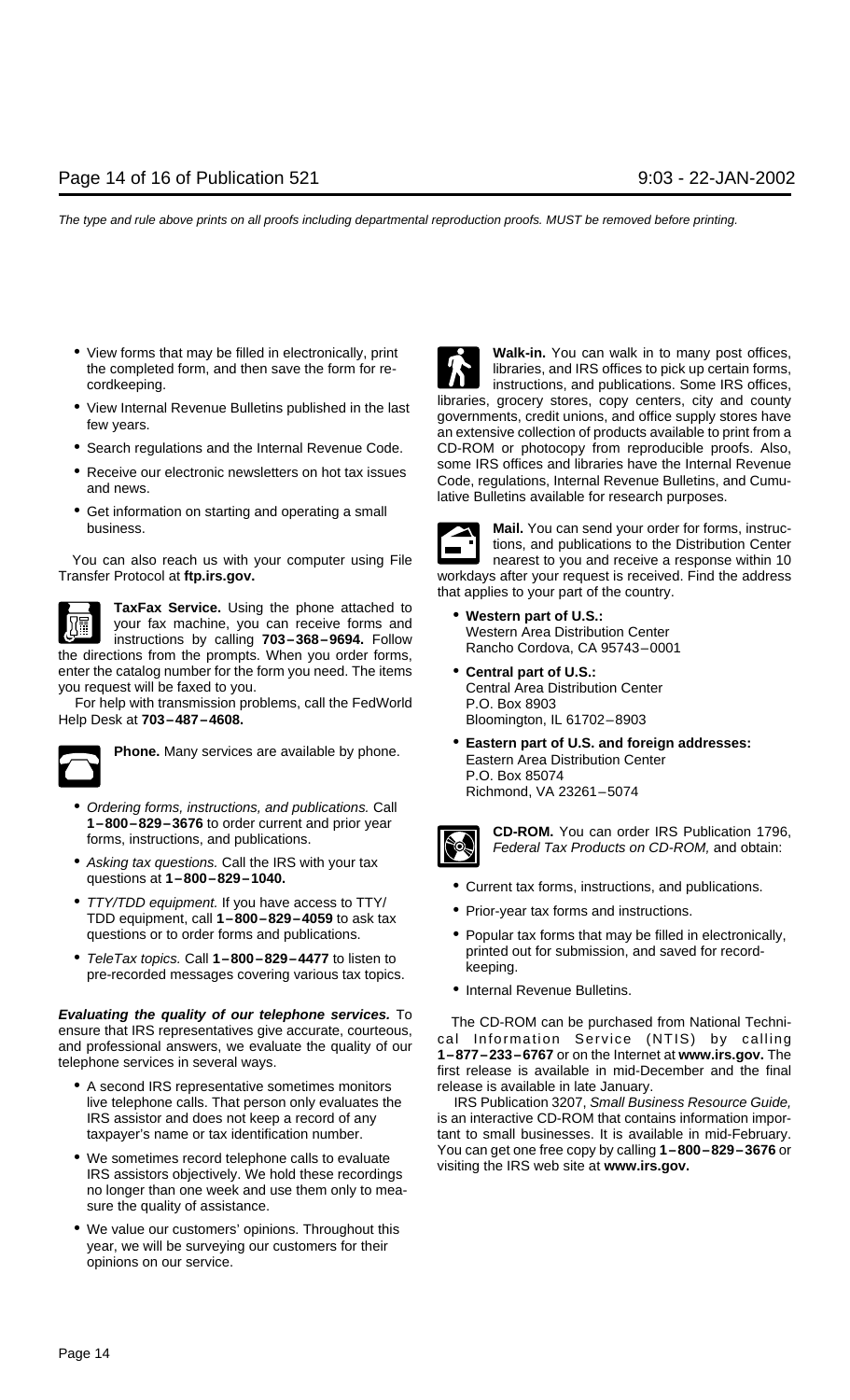| <b>Moving Expenses</b><br>Form                                                                        |                             |                                                                                                                                                                                                                                                                                                                                                                | OMB No. 1545-0062             |                                            |  |
|-------------------------------------------------------------------------------------------------------|-----------------------------|----------------------------------------------------------------------------------------------------------------------------------------------------------------------------------------------------------------------------------------------------------------------------------------------------------------------------------------------------------------|-------------------------------|--------------------------------------------|--|
| Attach to Form 1040.<br>(Rev. October 2001)<br>Department of the Treasury<br>Internal Revenue Service |                             |                                                                                                                                                                                                                                                                                                                                                                | Attachment<br>Sequence No. 62 |                                            |  |
|                                                                                                       | Name(s) shown on Form 1040  | Tom and Peggy Smith                                                                                                                                                                                                                                                                                                                                            |                               | Your social security number<br>325 00 6437 |  |
|                                                                                                       |                             | Before you begin: See the Distance Test and Time Test in the instructions to find out if you can deduct your moving expenses.<br>If you are a member of the armed forces, see the instructions to find out how to complete this form.                                                                                                                          |                               |                                            |  |
|                                                                                                       |                             | Enter the amount you paid for transportation and storage of household goods and personal                                                                                                                                                                                                                                                                       | ъ                             | 8,000                                      |  |
| $\mathbf{2}$                                                                                          |                             | Enter the amount you paid for travel and lodging expenses in moving from your old home to<br>your new home. Do not include the cost of meals (see instructions) entitled as a control of the cost of meals                                                                                                                                                     | 2                             | 444                                        |  |
| 3                                                                                                     |                             |                                                                                                                                                                                                                                                                                                                                                                | 3                             | 8,444                                      |  |
| 4                                                                                                     |                             | Enter the total amount your employer paid you for the expenses listed on lines 1 and 2 that is<br>not included in the wages box (box 1) of your W-2 form. This amount should be identified with<br>code <b>P</b> in box 12 of your W-2 form<br>the contract of the contract of the contract of the contract of the contract of the contract of the contract of |                               | 7,200                                      |  |
| 5.                                                                                                    | Is line 3 more than line 4? |                                                                                                                                                                                                                                                                                                                                                                |                               |                                            |  |
|                                                                                                       |                             | No. You cannot deduct your moving expenses. If line 3 is less than line 4, subtract line 3<br>from line 4 and include the result on the "Wages, salaries, tips, etc." line of Form 1040.                                                                                                                                                                       |                               |                                            |  |
|                                                                                                       |                             | Yes. Subtract line 4 from line 3. Enter the result here and on the "Moving expenses" line of<br>Form 1040. This is your moving expense deduction research and research and research and research and research                                                                                                                                                  | 5                             | 1.244                                      |  |

## **General Instructions**

## **A Change To Note**

Beginning in 2001, the standard mileage rate for using your vehicle to move to a new home is 12 cents a mile.

## **Purpose of Form**

Use Form 3903 to figure your moving expense deduction for a move related to the start of work at a new principal place of work (workplace) that is either:

● Within the United States or its possessions or

● Outside the United States or its possessions and you are a U.S. citizen or resident alien.

If you qualify to deduct expenses for more than one move, use a separate Form 3903 for each move.

For more details, see **Pub. 521,** Moving Expenses.

### **Who May Deduct Moving Expenses**

If you move to a new home because of a new principal workplace, you may be able to deduct your moving expenses whether you are self-employed or an employee. But you must meet both of the tests explained next.

### **Distance Test**

Your new principal workplace must be at least 50 miles farther from your old home than your old workplace was. For example, if your old workplace was 3 miles from your old home, your new workplace must be at least 53 miles from that home. If you did not have an old workplace, your new workplace must be at least 50 miles from your old home. The distance between the two points is the shortest of the more commonly traveled routes between them.

**TIP:** *To see if you meet the distance test, use the worksheet on this page.*

### **Time Test**

If you are an employee, you must work full time in the general area of your new workplace for at least 39 weeks during the

12 months right after you move. If you are self-employed, you must work full time in the general area of your new workplace for at least 39 weeks during the first 12 months and a total of at least 78 weeks during the 24 months right after you move.

1,244 —

**What If You Do Not Meet the Time Test Before Your Return Is Due?** If you expect to meet the time test, you may deduct your moving expenses in the year you move. Later, if you do not meet the time test, you must either:

● Amend your tax return for the year you claimed the deduction by filing **Form 1040X,** Amended U.S. Individual Income Tax Return **or**

● For the year you cannot meet the time test, report as income the amount of your moving expense deduction that reduced your income tax for the year you moved.

| <b>Distance Test Worksheet (Keep for Your Records)</b>                                                                                                                                       |    |                |
|----------------------------------------------------------------------------------------------------------------------------------------------------------------------------------------------|----|----------------|
| <b>1.</b> Enter the number of miles from your <b>old home</b> to your <b>new</b><br>workplace.                                                                                               |    | 2,200<br>miles |
| 2. Enter the number of miles from your old home to your old<br>workplace,<br>the contract of the contract of the contract of the contract of the contract of the contract of the contract of | 2. | 5<br>miles     |
| 3. Subtract line 2 from line 1. If zero or less, enter -0-                                                                                                                                   | 3. | 2,195<br>miles |
| Is line 3 at least 50 miles?                                                                                                                                                                 |    |                |
| Yes. You meet this test.                                                                                                                                                                     |    |                |
| <b>No.</b> You do not meet this test. You <b>cannot</b> deduct your moving expenses. Do not<br>complete Form 3903.                                                                           |    |                |
|                                                                                                                                                                                              |    |                |

**For Paperwork Reduction Act Notice, see back of form.** Cat. No. 12490K Form 3903 (Rev. 10-2001)